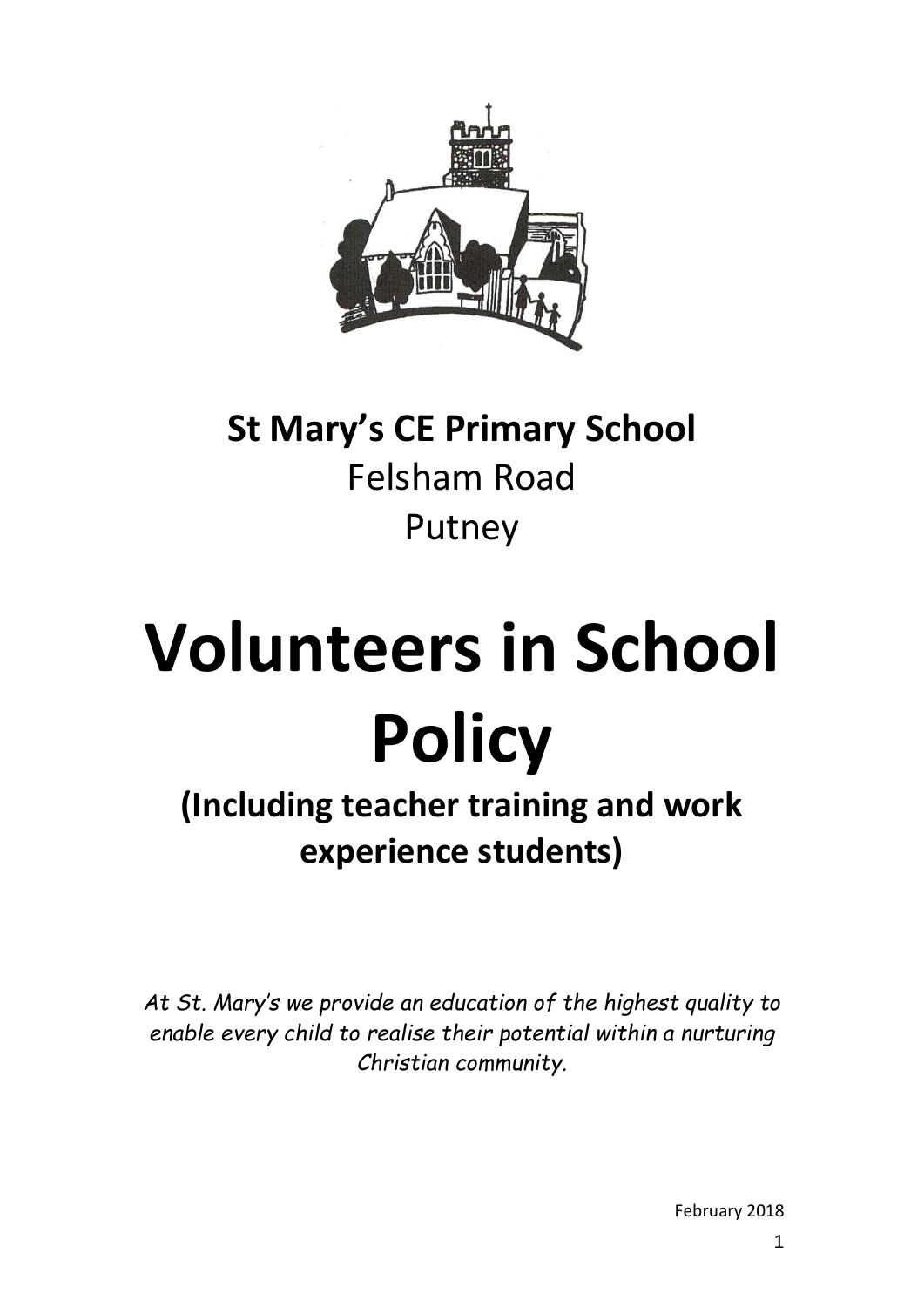St Mary's is committed to safeguarding and promoting the welfare of our pupils and expects all staff, visitors and volunteers to share this commitment.

Volunteers can provide invaluable support in school. In recognition of this, St. Mary's CE Primary School has established this policy to guide the work of all those wishing to volunteer in school. There are two types of support:

**Occasional support** – support is offered for one off events where volunteers commit themselves to one or two occasions such as: school trips and sporting events. Volunteers may accompany a class with their own child in.

**Regular support** – support is offered on a regular, usually weekly basis for activities such as: listening to readers, cooking and supporting with clubs. Volunteers will **not** be working within a class that their own child is in.

When a **new** volunteer offers support in school the following procedures take place:

- 1. Induction Meeting is arranged with Deputy Head Teachers
- 2. DBS status checked\*
- 3. Copy of Volunteers in School Policy is reviewed
- 4. Induction checklist is completed by the Volunteer and a member of SLT
- 5. Safeguarding Training takes place and Safeguarding & Child Protection Policy is given

#### **Safeguarding**

#### **Safeguarding is defined as:**

Protecting children from maltreatment; preventing impairment of health or development; ensuring that children grow up in circumstances consistent with the provision of safe and effective care; and taking action to enable all children to have the best outcomes.

Before starting work in the school all new volunteers should have read and understood:

The school's 'Safeguarding and Child Protection Policy'

Pages 2-8 of 'Keeping Children Safe in Education: Information for All School and College Staff' March 2015

Volunteers should ask questions immediately if there are any queries about either document. All volunteers have a statutory responsibility to safeguard and promote the welfare of all pupils at all times

If volunteers have a concern or receive information about a pupil which causes them concern, they are duty bound to act quickly and appropriately to ensure action can be taken to protect the pupil concerned. Procedures are clearly set out in the school's Safeguarding and Child Protection Policy.

#### **The school's Designated Safeguarding Lead for Child Protection and Safeguarding (DSL) is:**

**Cheryl Payne – Head Teacher**

**If Cheryl is not available then you should contact the Deputy DSL:**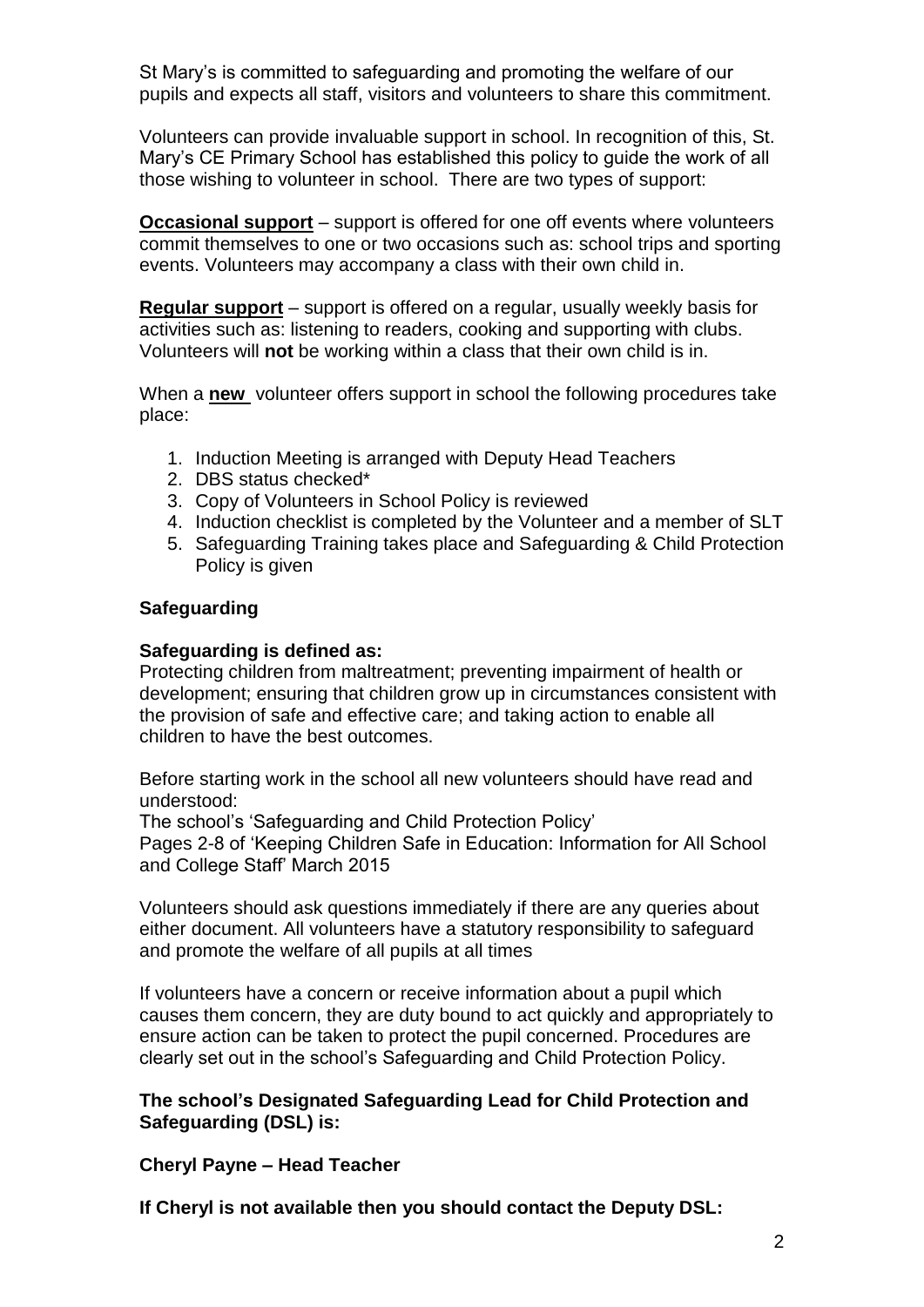#### **Amanda Bishop – KS2 Deputy Head Teacher**

#### **In the event that they are both unavailable, please contact: Wendy Livingstone – EYFS/KS1 Deputy Head Teacher Sue Abraham – School Business Manager**

\*The law requires checks to be made on anyone with responsibilities in school which can give them regular unsupervised access to pupils under the age of 19.

- All Volunteers will be required to complete a confidential declaration form prior to appointment.
- Volunteers who already hold a valid DBS certificate registered by the school or by another Wandsworth school may not need to re-apply. Volunteers must therefore check with the School Business Manager whether their DBS certificate is valid. If a volunteer holds a DBS certificate that was originally registered by another institution (e.g. church, sports club etc.), they will need to register for a new DBS certificate via the school.
- The school will submit new DBS registration forms to the LEA for approval.
- Volunteers are unable to undertake their volunteer activities until a DBS check clearance has been approved and received by the school.
- In addition to the DBS clearance all Volunteers must also have attended an induction with the Deputy Head Teachers which includes training on safeguarding procedures prior to appointment.
- Volunteers will be required to attend a refresher training session every two years.

#### **Adults who supervise children on work experience**

Barred list checks by the DBS may be required for people who supervise a child/ren on a work experience placement. The school will consider the specific circumstances of the work experience, in particular the nature of the supervision and the frequency of the activity being supervised, to determine what, if any, checks are necessary. These considerations would include whether the person providing the teaching/training/instruction/supervision to the child will be unsupervised.

The school is not able to request an enhanced DBS check with barred list information for staff supervising children aged 16 to 17 on work experience.

If the activity undertaken by the child on work experience takes place in a 'specified place', such as a school and gives the opportunity for contact with children, a DBS will be required to be undertaken by the school. DBS checks however, cannot be requested for children/young people under the age of 16.

It is the Head Teacher's responsibility to ensure that volunteers have appropriate access to children and that they have undergone the required checks. The Head teacher will monitor the signed induction checklists for volunteers and will have access to Key Stage minutes where volunteers in school will be an agenda item.

All volunteers will be expected to sign in on entry into the school and wear a visitors badge so that they can be identified at all times.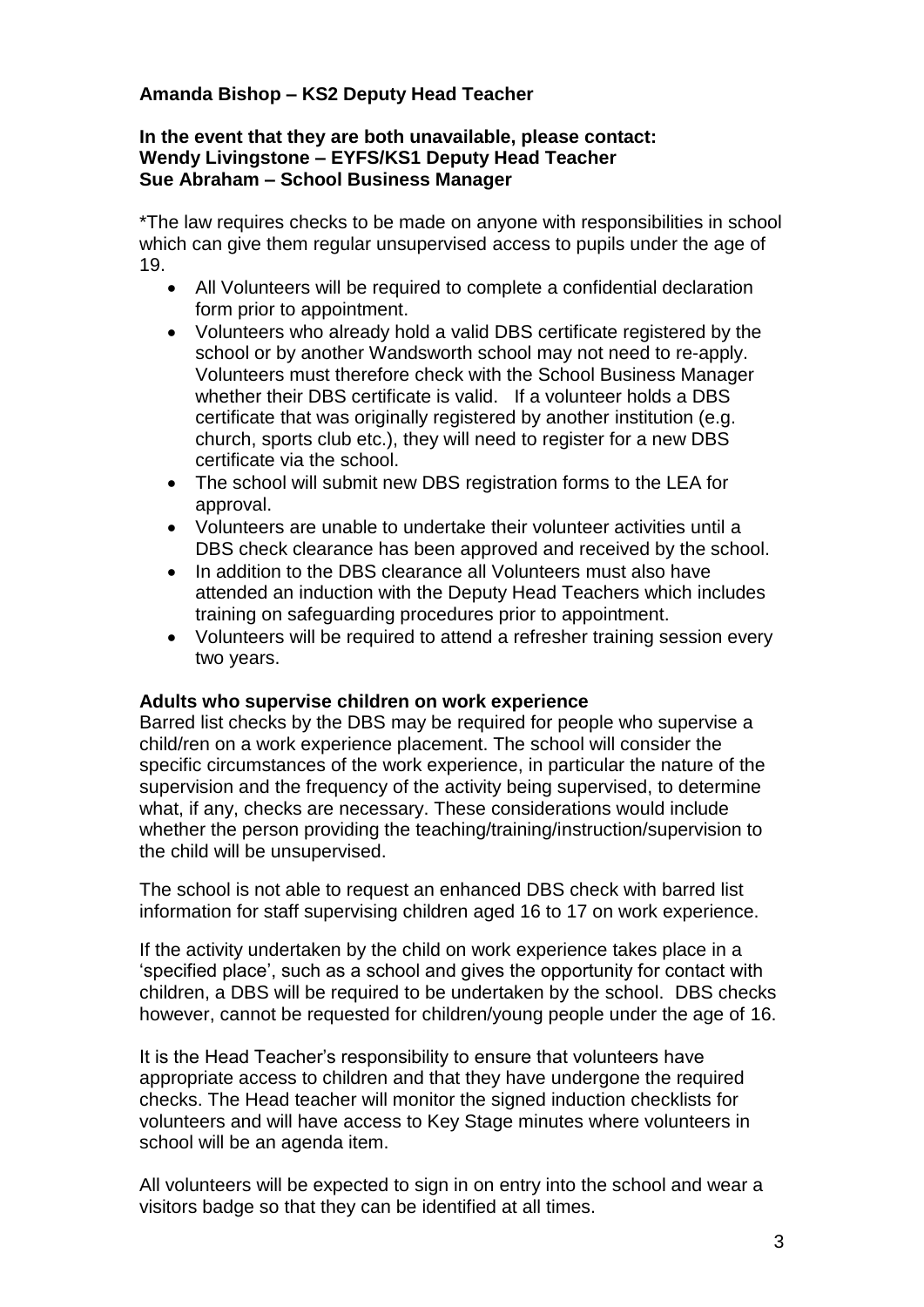#### **Key Information**

- Volunteers in school can enhance the pupils' learning experiences. They are there to assist teaching staff and must not encroach on or restrict teachers from undertaking professional teaching duties.
- Volunteers will work under the direction of a designated teacher/s. The teacher will be responsible for the volunteer and if they have any questions about the role or the school they should address these to the teacher that they are assigned to.
- Those who volunteer to help on educational visits /trips in which their own child is taking part should be mindful of the fact that their responsibilities extend to assisting the teacher in caring for the welfare and enjoyment of **all** children participating in the visit. Volunteers accompany classes on trips in order to meet the statutory child/adult ratios for supervision (1:10 KS2, 1:6 KS1, 1:4 FS).
- Teachers are responsible for the children whilst they are at school. Teachers are trained to deal with and take responsibility for problem situations. Volunteers are expected to flag situations to the teacher and not to resolve them themselves.
- The school has a code of discipline which children are expected to follow (see Behaviour Policy and Practice). Volunteers should inform the teacher of any discipline issues.
- **No issues arising in school with particular children should be discussed with parents or anyone else outside of the school**. Volunteers should direct all their concerns to the supervising class teacher.

#### **Confidentiality & Conduct**

All volunteers are expected to abide by the same codes of confidentiality and professional conduct as all Teaching and Support Staff within school. These include:

- Treating pupils with dignity, building relationships rooted in mutual respect, and at all times observing proper boundaries.
- Having regard to the need to safeguard pupil's well-being, in accordance with statutory provisions.
- Showing tolerance of and respect for the rights of others.
- Not undermining fundamental British values and tolerance of those with different faiths and beliefs.
- Ensuring that personal beliefs are not expressed in ways which exploit pupil's vulnerability or might lead them to break the law.
- Issues arising in school with particular children should not be discussed with parents or anyone else outside of the school.

#### **Insurance**

Whilst in school volunteers are covered by the LEA Employer/s Liability insurance. Volunteers will be similarly covered whilst on school visits/school journeys provided the teacher responsible completes the relevant section of the mandatory visit form by including the **total number of adults** (staff &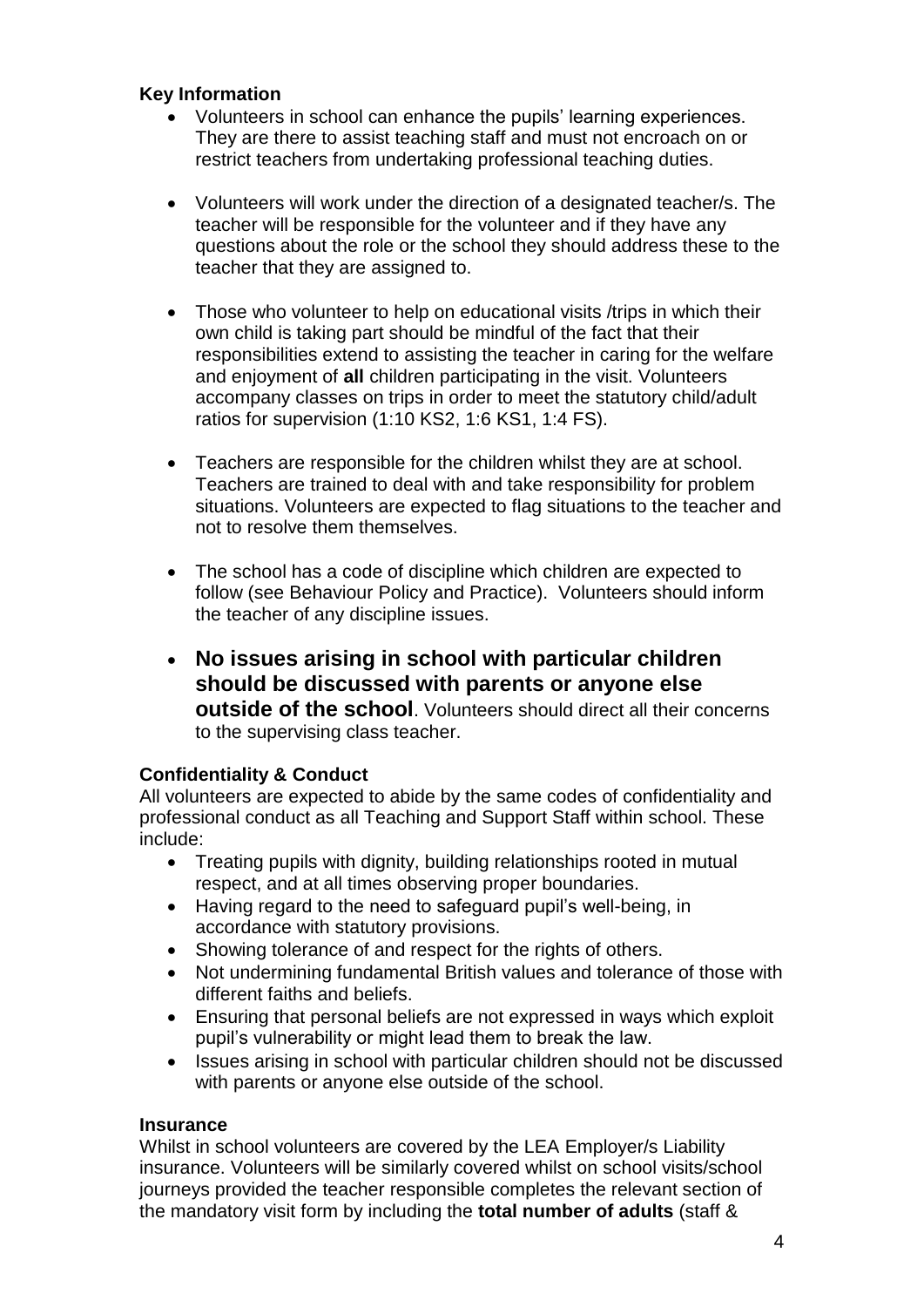volunteers) who will be supporting the visit. These insurance details are then processed by the office administration team prior to the visit.

Volunteers may wish to make their own arrangements for insuring against theft, personal injury or damage to their own property.

Volunteers using their own car to transport children other than their own children to school events, (sport, music etc.) should check with their own car insurance company to ensure that they do not contravene their insurance policy conditions.

#### **Lockers**

Volunteers have access to lockers which are located outside the ladies toilets. Volunteers select a locker labelled 'School Volunteer' and place their belongings inside, taking the appropriate key. Volunteers leave the key in the locker once belongings have been reclaimed. Mobile phones must be switched off while in school and stored with personal belonging in lockers provided.

#### **Mobile phones and other personal hand held devices**

Mobile phones and other personal hand held devices brought into school are entirely at the owner's own risk. The school accepts no responsibility for the loss, theft or damage of any mobile phone or hand-held device brought into school. All volunteers should keep mobile phones in a secure place during working hours and they should not be used during contact time with the children. The recording, taking and sharing of images, video and audio on any mobile phone or personal hand held device is to be avoided; except where it has been explicitly agreed otherwise by the head teacher. The school reserves the right to search the content of any mobile phone or hand held device on the school premises or during class trips where there is a reasonable suspicion that it may contain undesirable material, including those which promote pornography, violence or bullying. Volunteer's mobiles or hand held devices may be searched at any time as part of routine monitoring.

#### **Social networking and personal publishing**

St. Mary's Church of England Primary School will either block or filter access to social networking sites, but may allow them for specific supervised activities.

Volunteers are reminded for their own welfare to avoid engaging in any online discussion on personal matters relating to members of the school community and that any personal opinions posted online should not be attributed to either the school, the Diocese of Southwark or Wandsworth Borough Council. St. Mary's has an official Twitter account and will use this in a professional context as a form of future communication to parents and the wider community.

#### **Authorising Internet access and AUP (Acceptable Use Policy)**

All volunteers must sign the 'Acceptable Use Policy – Agreement' form (see Appendix C of E-Safety Policy) to state that they have read and understood the e-Safety rules, and that they too will use the school computers, school network and systems, software, hardware, hand-held devices, and the Internet in a responsible way, including the use of e-mail and other forms of communication. The school will keep a record of all volunteers that have completed these forms and the designated computing support member of staff will ensure that this record is kept up to date. Volunteers are made aware that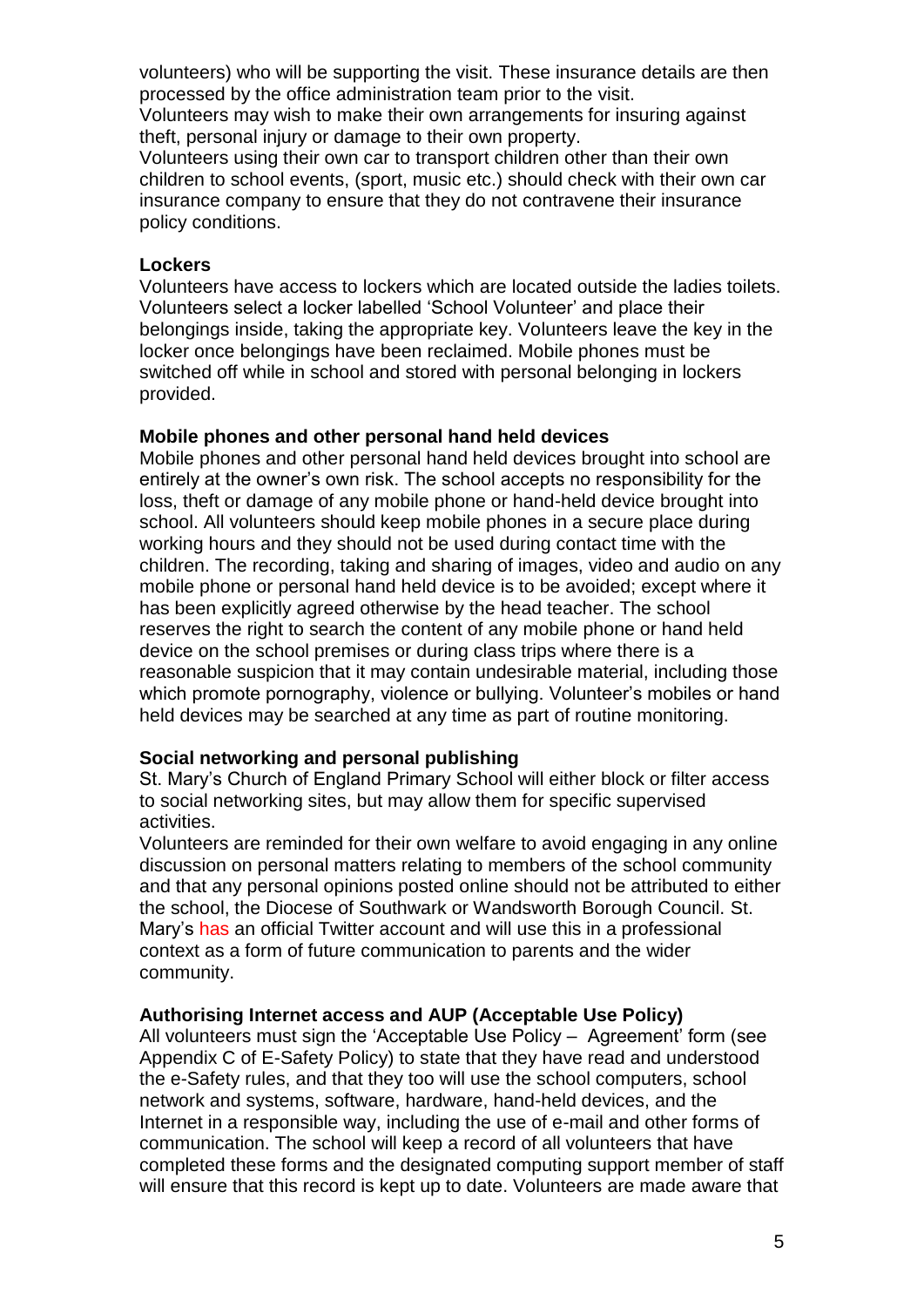both computer and Internet use will be monitored and that any inappropriate use will be dealt with.

#### **Allowances**

Although there is no obligation to make financial reimbursement to volunteers; it is sometimes appropriate, in exceptional circumstances, to consider paying out-of-pocket expenses connected with the tasks they undertake for the school. These need to be agreed beforehand by SLT.

#### **Inclusion**

St Mary's is an inclusive school and all offers of support from volunteers will be considered on an equal basis and in line with The Equality Act 2010. Offers of support will be accepted purely because they fit the needs identified for a child or specific group of children and enhance and support what is on offer at the school both within and in addition to the curriculum.

#### **Health & Safety**

Safe practice must be promoted at all times. The school has a Health & Safety policy and maintains records of Risk Assessments. This will be covered during induction but the teacher the volunteer is assisting will explain to the volunteer the specific risk and actions that relate to their area.

#### **Volunteer Induction, Record-keeping and Induction Updates.**

On receipt of a DBS clearance certificate any new volunteers must undertake induction prior to starting work at the school.

Upon completion of induction a signed copy of the Induction Checklist below will be kept on file with the SBM.

Induction refresher training should then be carried out every two years. The Local Authority requires the school to carry out DBS re-checks each year for a random sample of 10% of eligible volunteers. In the interim it is the responsibility of the volunteer to update the SBM on any changes in the scope of their volunteering.

#### Links with other School Policies and Practices

This policy links with and should be read in conjunction with a number of other school policies, practices and action plans including:

- The School Handbook
- Pupil Behaviour and Discipline Policy
- English Policy
- Health and Safety Policy
- Inclusion Policy
- Child Protection and Safeguarding Policy
- Positive Handling Policy
- Trip checklist
- First Aid
- **•** Equality information and Objectives Policy
- E-Safety Policy

#### Consultation and Participation

The policy has recently undergone a comprehensive and rigorous review and rewrite. Following the Leadership and Management Committee approval, the Policy will be recommended to the full governing body for adoption.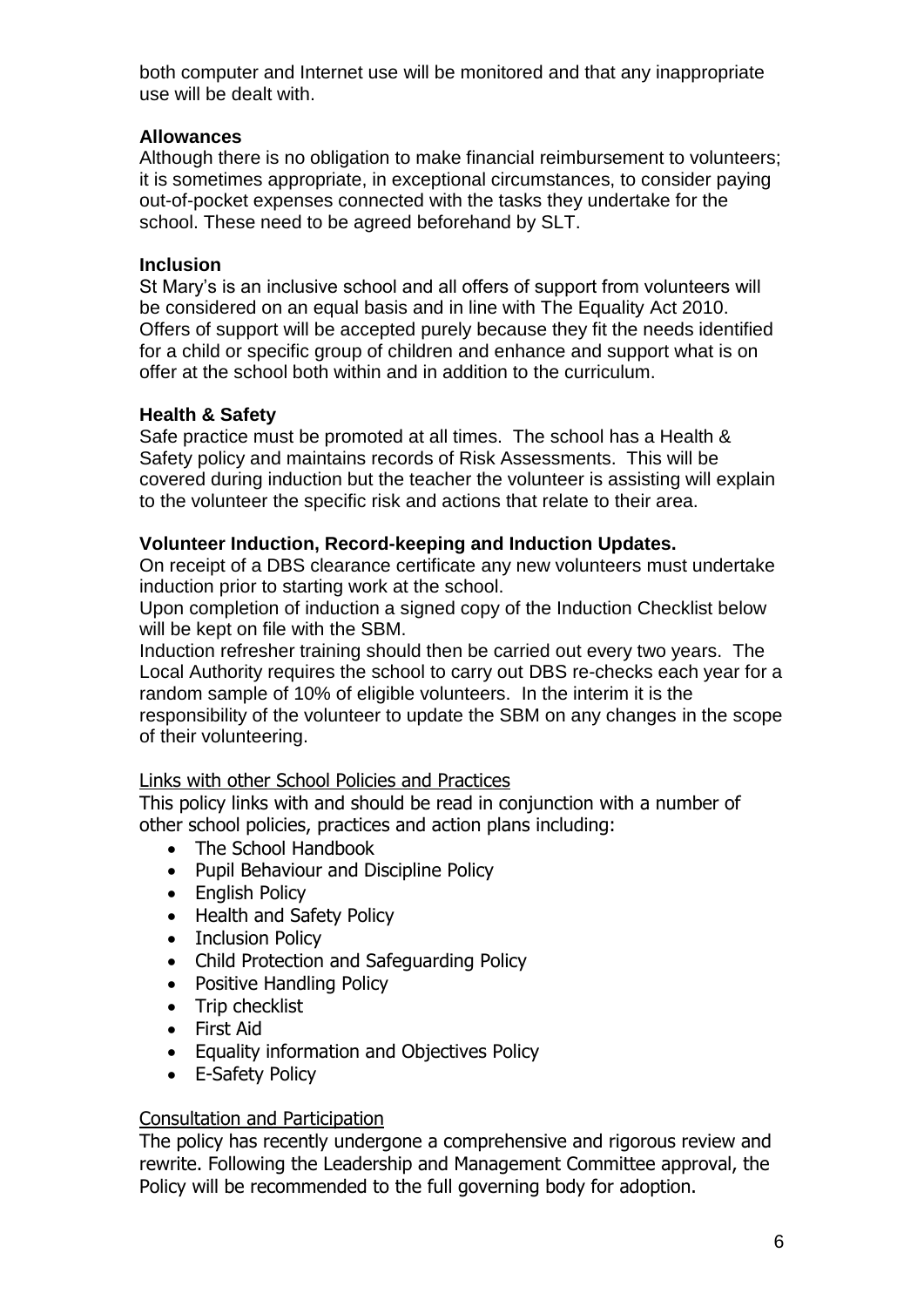Monitoring and Review

All staff will then review this policy once every two years as well as responding to trends that suggest the need for earlier review.

The School's Volunteer Policy was reviewed and largely rewritten in: **November 2013**

#### **Policy reviewed by**:

Name: **Mrs W Livingstone & Mrs A Bishop –Deputy Head Teachers** Date: **November 2013**

**Policy reviewed by: Name: Mrs W Livingstone & Mrs A Bishop – Deputy Head Teachers Date: June 2015**

**Policy reviewed by**: Name: **Mrs W Livingstone & Mrs A Bishop –Deputy Head Teachers** Date: **February 2018**

Formally adopted by Governors: **March 2018**  Suggested Date of Next review: **February 2020**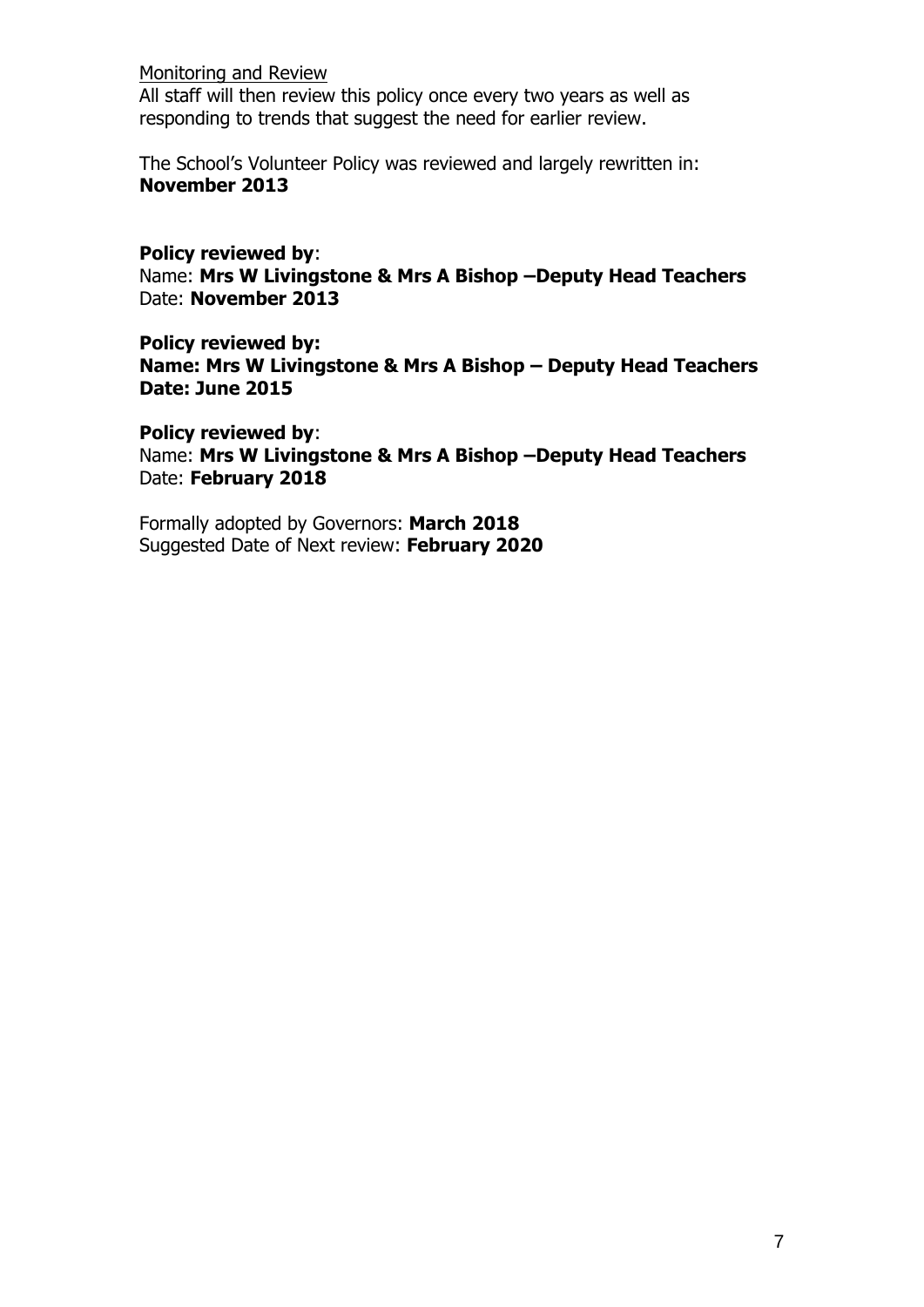#### **Induction Checklist for Volunteers**

|--|--|

**Area/Purpose of Volunteering: …………………………………**

**Start Date: ……………………………………………………..……**

**Conducted by: Headteacher / School Business Manager / Deputy Head (please circle)**

| <b>List of Induction Tasks</b>                                   | <b>Task Undertaken and</b><br><b>Date of Completion</b> |
|------------------------------------------------------------------|---------------------------------------------------------|
| <b>General Information</b>                                       |                                                         |
| <b>Explain induction procedures</b>                              |                                                         |
| Layout of school & staffing                                      |                                                         |
| <b>Professional Conduct and Dress</b>                            |                                                         |
| Manner and appropriate interaction                               |                                                         |
| with pupils                                                      |                                                         |
| Location of staff room/toilets                                   |                                                         |
| <b>Policy Documents</b>                                          |                                                         |
| The School Handbook                                              |                                                         |
| Pupil Behaviour and Discipline Policy                            |                                                         |
| <b>English Policy</b><br>$\bullet$                               |                                                         |
| Health and Safety Policy<br>$\bullet$<br><b>Inclusion Policy</b> |                                                         |
| Child Protection and Safeguarding<br>$\bullet$                   |                                                         |
| Policy                                                           |                                                         |
| <b>Positive Handling Policy</b><br>٠                             |                                                         |
| Trip checklist                                                   |                                                         |
| <b>First Aid</b>                                                 |                                                         |
| Equality information and Objectives                              |                                                         |
| Policy<br>E-Safety Policy                                        |                                                         |
| No smoking site                                                  |                                                         |
| <b>Mobile Phones</b>                                             |                                                         |
| Security and E-Safety                                            |                                                         |
| Appropriate use of ICT on site                                   |                                                         |
|                                                                  |                                                         |
| <b>Health and Safety</b>                                         |                                                         |
| <b>First Aid arrangements</b>                                    |                                                         |
| Accident reporting                                               |                                                         |
| <b>Fire and Emergency Procedures</b>                             |                                                         |
| <b>Personal Safety</b>                                           |                                                         |